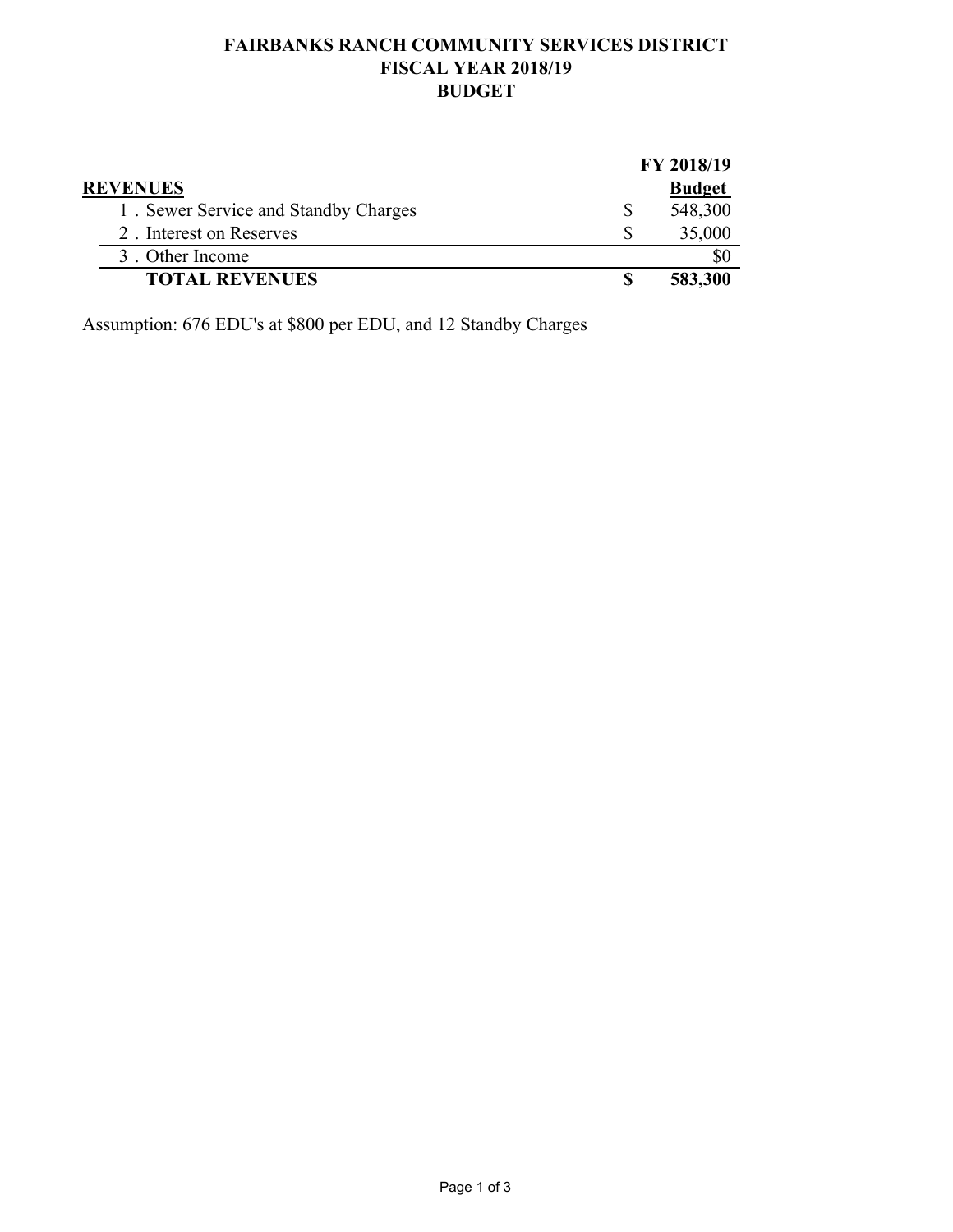## **FAIRBANKS RANCH COMMUNITY SERVICES DISTRICT FISCAL YEAR 2018/19**

| <b>BUDGET</b><br><b>EXPENDITURES</b>         |                         |               |
|----------------------------------------------|-------------------------|---------------|
|                                              |                         | FY 2018/19    |
| <b>OPERATIONS</b>                            |                         | <b>Budget</b> |
| 1. Treatment Plant and Pump Station Labor    | \$                      | 180,780       |
| 2. Power                                     | $\overline{\$}$         | 110,000       |
| 3. Water                                     | $\overline{\$}$         | 11,500        |
| 4. Telephone and Alarm Monitoring            | $\overline{\$}$         | 5,500         |
| 5 . Laboratory Services                      | $\overline{\mathbb{S}}$ | 7,500         |
| 6. Permit Fees                               | $\overline{\$}$         | 20,000        |
| 7. Sewer Cleaning & Dig Alert                | \$                      | 40,000        |
| 8. Sludge Disposal                           | \$                      | 15,000        |
| 9. Chemicals and Consumables                 | \$                      | 5,000         |
| 10 . Equipment Repair and Maintenance        | \$                      | 70,000        |
| 11 . Landscape Maintenance                   | \$                      | 10,000        |
| 12. Vehicle Expense                          | \$                      | 3,000         |
| 13 . Contingency/Miscellaneous               | $\overline{\$}$         | 1,000         |
| <b>SUB-TOTAL OPERATIONS</b>                  | $\overline{\mathbf{s}}$ | 479,280       |
|                                              |                         |               |
| <b>ADMINISTRATION</b>                        |                         |               |
| 14 . Bank Fees, printing, supplies & postage | \$                      | 100           |
| 15. Management                               | \$                      | 62,892        |
| 16 . Publications, Notices, and Dues         | $\overline{\$}$         | 3,000         |
| 17. Insurance                                | \$                      | 20,000        |
| 18. Professional Services                    | \$                      | 15,000        |
| 19. Auditing                                 | \$                      | 14,000        |
| 20 . Directors' Compensation                 | \$                      | 1,200         |
| <b>SUB-TOTAL ADMINISTRATION</b>              | $\overline{\mathbf{s}}$ | 116,192       |
| <b>TOTAL EXPENDITURES</b>                    | \$                      | 595,472       |
| <b>NET GAIN/(LOSS) ON OPERATIONS</b>         |                         | (S12, 172)    |